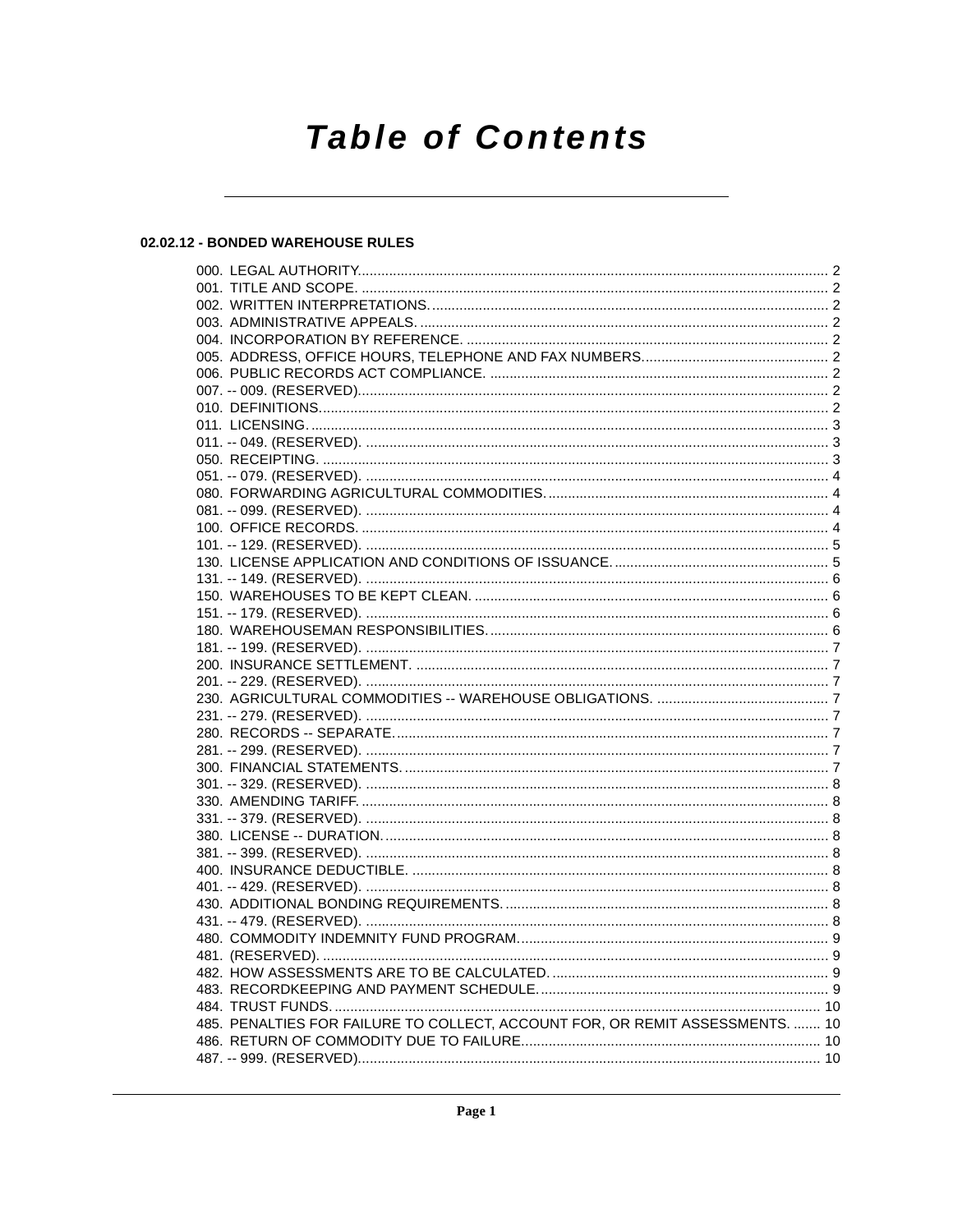#### **IDAPA 02 TITLE 02 CHAPTER 12**

# **02.02.12 - BONDED WAREHOUSE RULES**

<span id="page-1-6"></span><span id="page-1-5"></span><span id="page-1-4"></span><span id="page-1-3"></span><span id="page-1-2"></span><span id="page-1-1"></span><span id="page-1-0"></span>

| 000.                                                                                                                                                                                                                                                            |                  | <b>LEGAL AUTHORITY.</b><br>This chapter is adopted under the legal authority of Section 69-231, Idaho Code.                                                                                                                            | $(5-3-03)$  |  |
|-----------------------------------------------------------------------------------------------------------------------------------------------------------------------------------------------------------------------------------------------------------------|------------------|----------------------------------------------------------------------------------------------------------------------------------------------------------------------------------------------------------------------------------------|-------------|--|
| 001.                                                                                                                                                                                                                                                            | TITLE AND SCOPE. |                                                                                                                                                                                                                                        |             |  |
|                                                                                                                                                                                                                                                                 | 01.              | Title. The title of this chapter is IDAPA 02.02.12, "Bonded Warehouse Rules".                                                                                                                                                          | $(5-3-03)$  |  |
| 02.<br>Scope. These rules clarify the procedure for licensing, collection and remittance of assessment,<br>determining claim value, maintaining electronic records use of electronic scales and remedies of the Department for<br>non-compliance.<br>$(5-3-03)$ |                  |                                                                                                                                                                                                                                        |             |  |
| 002.                                                                                                                                                                                                                                                            |                  | <b>WRITTEN INTERPRETATIONS.</b><br>There are no written interpretations of these rules.                                                                                                                                                | $(5-3-03)$  |  |
| 003.                                                                                                                                                                                                                                                            |                  | <b>ADMINISTRATIVE APPEALS.</b><br>There is no provision for administrative appeals before the Idaho State Department of Agriculture under this chapter.<br>Hearing and appeal rights are pursuant to Title 67, Chapter 52, Idaho Code. | $(5-3-03)$  |  |
| 004.                                                                                                                                                                                                                                                            |                  | <b>INCORPORATION BY REFERENCE.</b><br>No documents are incorporated by reference in this chapter.                                                                                                                                      | $(5-3-03)$  |  |
| 005.                                                                                                                                                                                                                                                            |                  | ADDRESS, OFFICE HOURS, TELEPHONE AND FAX NUMBERS.                                                                                                                                                                                      |             |  |
|                                                                                                                                                                                                                                                                 | 01.              | Physical Address. The central office of the Idaho State Department of Agriculture is located at<br>2270 Old Penitentiary Road, Boise, Idaho 83712.                                                                                     | $(5-3-03)$  |  |
| Office Hours. Office hours are 8 a.m. to 5 p.m., Mountain Standard Time, Monday through Friday,<br>02.<br>except holidays designated by the state of Idaho.<br>$(5-3-03)$                                                                                       |                  |                                                                                                                                                                                                                                        |             |  |
| 03.<br>Mailing Address. The mailing address for the central office is Idaho State Department of<br>Agriculture, PO Box 790, Boise, Idaho 83701.<br>$(5-3-03)$                                                                                                   |                  |                                                                                                                                                                                                                                        |             |  |
|                                                                                                                                                                                                                                                                 | 04.              | Telephone Number. The telephone number of the central office is (208) 332-8500.                                                                                                                                                        | $(5-3-03)$  |  |
|                                                                                                                                                                                                                                                                 | 05.              | Fax Number. The fax number of the central office is (208) 334-2170.                                                                                                                                                                    | $(5-3-03)$  |  |
| PUBLIC RECORDS ACT COMPLIANCE.<br>006.<br>These rules are public records and are available for inspection and copying at the Department.<br>$(5-3-03)$                                                                                                          |                  |                                                                                                                                                                                                                                        |             |  |
| $007. - 009.$                                                                                                                                                                                                                                                   |                  | (RESERVED).                                                                                                                                                                                                                            |             |  |
| 010.<br><b>DEFINITIONS.</b><br>The Idaho State Department of Agriculture adopts the definitions set forth in Section 69-202, Idaho Code. In<br>addition, the following definitions apply to Sections 480 through 486.<br>$(5-3-03)$                             |                  |                                                                                                                                                                                                                                        |             |  |
|                                                                                                                                                                                                                                                                 | 01.              | Cash Sale. Payment to the producer by the warehouse or dealer contemporaneously with the<br>transfer of commodity to the warehouse or dealer.                                                                                          | $(3-15-02)$ |  |

<span id="page-1-12"></span><span id="page-1-9"></span><span id="page-1-8"></span><span id="page-1-7"></span>**02. Commodity Indemnity Fund**. Commodity Indemnity Fund is a trust fund and will be referred to (3-15-02) (3-15-02) herein as CIF.

<span id="page-1-11"></span><span id="page-1-10"></span>**03. Credit-Sale Contract**. An agreement in writing containing the provisions of Section 69-249 Idaho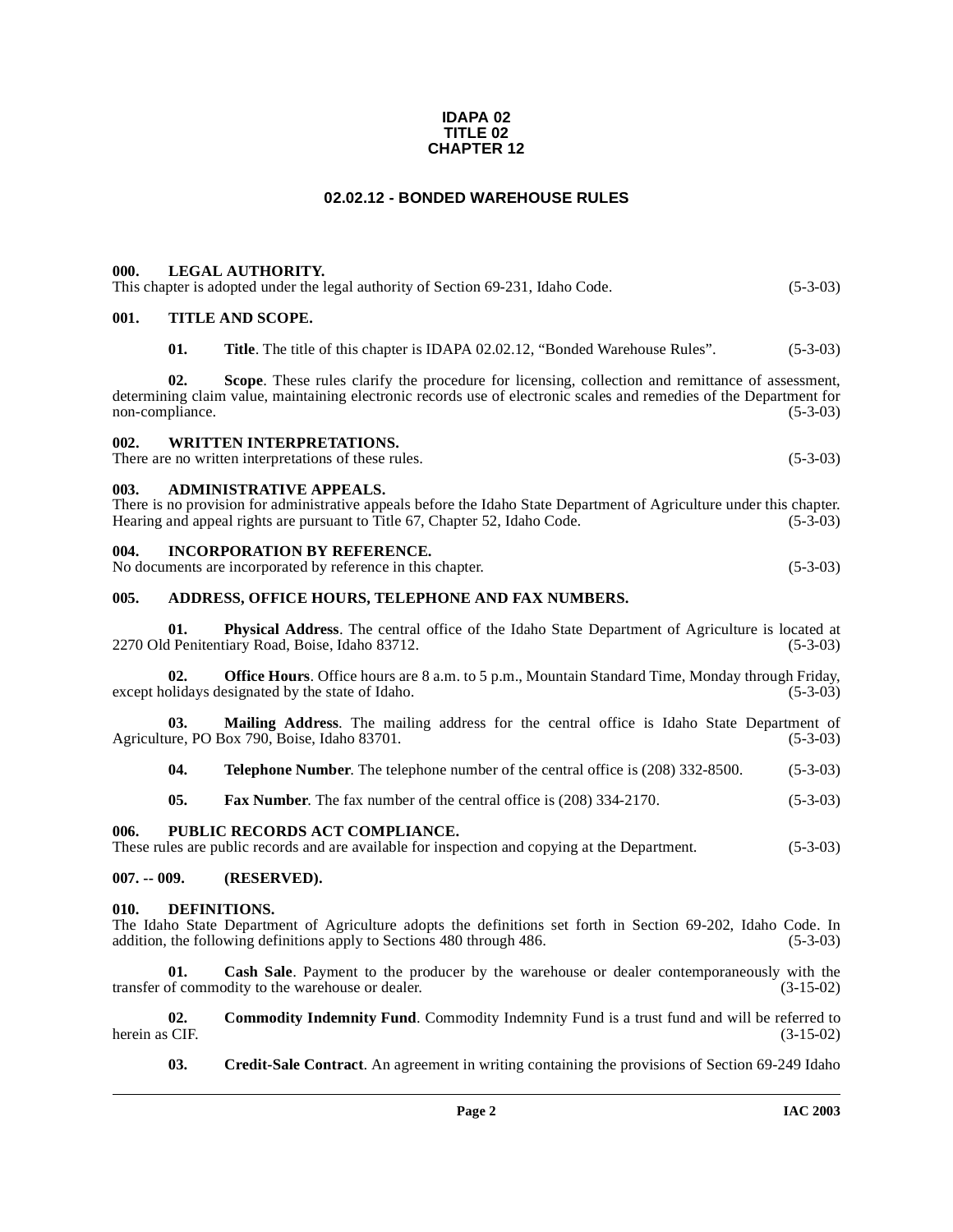# **IDAHO ADMINISTRATIVE CODE IDAPA 02.02.12 Department of Agriculture**

Code, and where the producer transfers a specific quantity of commodity to a warehouse or dealer with a price or payment to the producer by the warehouse or dealer to be made at a later date or on the occurrence of a specific event expressed in the agreement. (3-15-02)

<span id="page-2-4"></span>**04. Dealer**. Is limited to dealers licensed by the state of Idaho. (3-15-02)

**05. Deposit For Service**. Deposit of a commodity by a person for cleaning, processing, reconditioning or the rendering of other similar services by a warehouse, but does not include either a cash sale, credit-sale, or open storage. (3-15-02)

**06.** Open Storage. The deposit of commodity by the producer for a period of time with the subsequent on of the same commodity or a fungible commodity as agreed to by the parties.  $(3-15-02)$ disposition of the same commodity or a fungible commodity as agreed to by the parties.

<span id="page-2-9"></span><span id="page-2-7"></span>**07. Warehouse**. Is limited to warehouses licensed by the state of Idaho. (3-15-02)

# <span id="page-2-0"></span>**011. LICENSING.**

**01. Posting Of License**. Immediately upon receipt of the license or any renewal, extension or modification thereof under Title 69, Chapter 2, Idaho Code, the licensed warehouseman shall post the license in a conspicuous place in each place of business or in any other place as the Director may determine. The Department will issue a duplicate license for each additional facility as needed. (5-3-03)

<span id="page-2-11"></span>**02. Return Of Suspended Or Terminated License**. If a license issued to a warehouseman has lapsed or is suspended, revoked or canceled by the Director, the license shall be returned to the Department. At the expiration of any period of suspension, revocation or cancellation the license shall be returned to the warehouseman to whom it was originally issued and shall be posted as prescribed by Subsection 011.01 of these rules. (5-3-03)

<span id="page-2-12"></span>**03. Suspension Due To Neglect**. If, through subsequent inspection of stock in a licensed warehouse or place of business or through other information, it is revealed or indicated that the commodities in storage are deteriorating due to the warehouseman's or operator's neglect, the license may be suspended until the matter has been<br>corrected to the satisfaction of the Director. corrected to the satisfaction of the Director.

<span id="page-2-8"></span>**Loss Of License**. Upon satisfactory proof of the loss or destruction of a license issued to a warehouseman, a duplicate may be issued under the same number or a new number at the discretion of the Director.

(9-1-92)

**05. Sign To Be Posted**. Each licensed warehouseman shall maintain suitable signs on the licensed property in such manner as will give ample public notice of his tenancy. These signs shall be painted on the warehouse or elevator in letters not less than six (6) inches in height and shall contain the following words: "State No.<br>The number of each warehouse shall be assigned by the Director. (9-1-92)  $\frac{1}{2}$ . The number of each warehouse shall be assigned by the Director.

<span id="page-2-3"></span>**06. Bins Labeled**. All storage areas licensed for the storage of agricultural commodities shall be numbered and a diagram of the storage areas shall be kept in the office. This diagram shall show the exact dimensions and the maximum capacity of the storage area. All licensed warehouses shall comply with all state laws and regulations regarding the storage and sale of seed. (9-1-92)

# <span id="page-2-1"></span>**011. -- 049. (RESERVED).**

# <span id="page-2-10"></span><span id="page-2-2"></span>**050. RECEIPTING.**

<span id="page-2-5"></span>**01. Every Warehouseman**. Every warehouseman shall issue a negotiable warehouse receipt when requested to do so by the depositor. All storage and handling charges are due and payable on or before July 1 following the date of the issuance of the receipt, or as agreed upon by the parties. (9-1-92)

<span id="page-2-6"></span>**02. Form Of Nonnegotiable Warehouse Receipts**. Nonnegotiable warehouse receipts which contain the essential terms for warehouse receipts as set forth in Section 28-7-202, Idaho Code, and Section 69-223, Idaho Code, shall be deemed sufficient for all purposes. Copies of all nonnegotiable warehouse receipts shall be kept as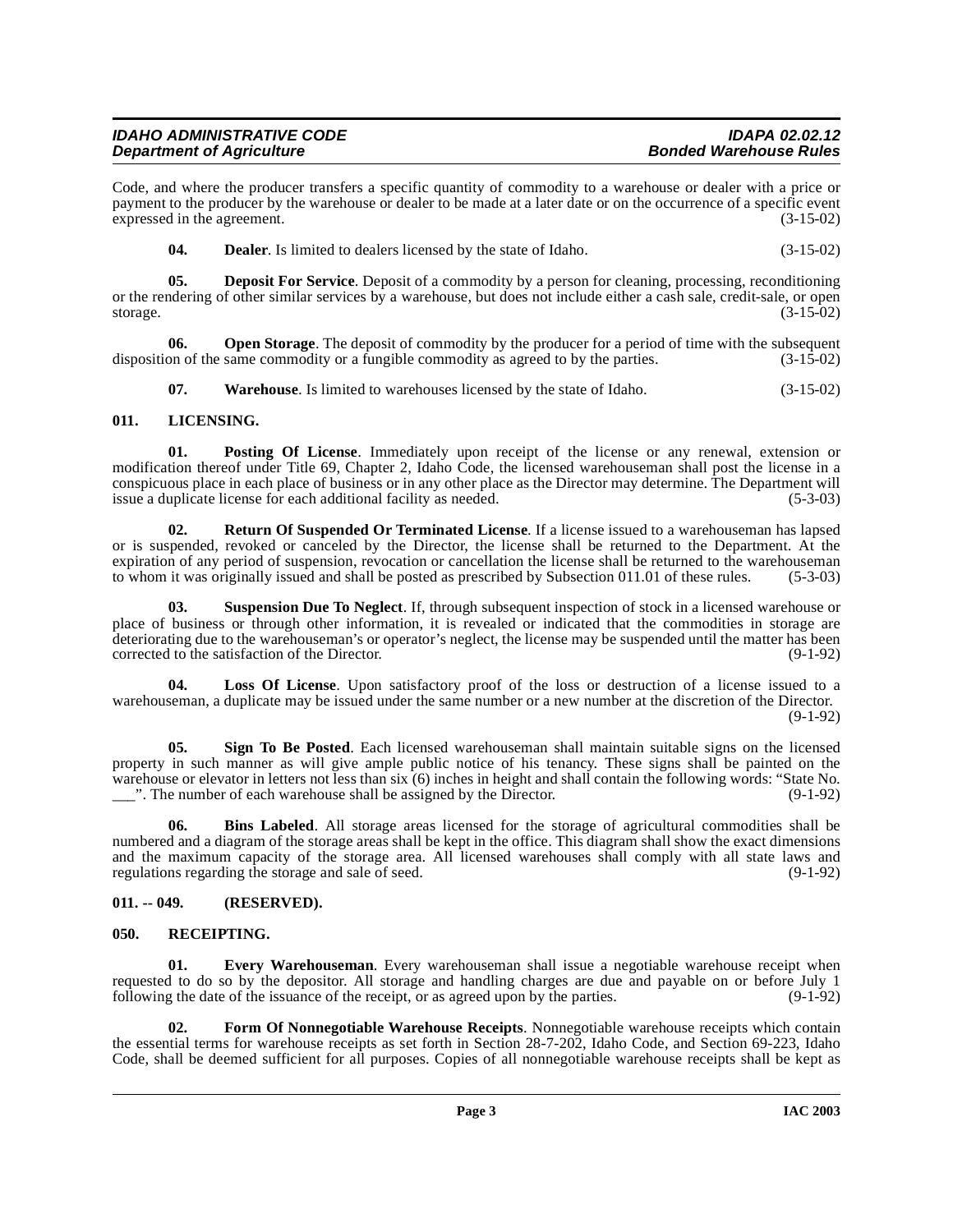| <b>IDAHO ADMINISTRATIVE CODE</b> | <b>IDAPA 02.02.12</b>         |
|----------------------------------|-------------------------------|
| <b>Department of Agriculture</b> | <b>Bonded Warehouse Rules</b> |

permanent records by the warehouseman issuing them. (9-1-92)

<span id="page-3-6"></span>**03. Lost Negotiable Warehouse Receipt**. In order to issue a new warehouse receipt supplementing one that has been lost or destroyed or to cancel an outstanding warehouse receipt that has been lost or destroyed, the licensed warehouseman shall require the depositor or other applicant to submit to the warehouseman: (9-1-92)

**a.** An affidavit showing that he is lawfully entitled to the possession of the original receipt, that he has tiated or assigned it and how the original receipt was lost or destroyed; and (9-1-92) not negotiated or assigned it and how the original receipt was lost or destroyed; and

**b.** A bond in the amount double the market value of the agricultural commodity represented by the lost or destroyed receipt. The market value shall be determined at the time this bond is submitted for the lost receipt. Such warehouse receipts issued in lieu of lost or destroyed receipts shall duplicate the original and bear a statement that it is issued in lieu of the lost or destroyed receipt. A duplicate warehouse receipt shall clearly state that it is a duplicate receipt, the number of the receipt the duplicate is replacing, and the license number under which the original receipt was issued. (9-1-92)

# <span id="page-3-0"></span>**051. -- 079. (RESERVED).**

#### <span id="page-3-5"></span><span id="page-3-1"></span>**080. FORWARDING AGRICULTURAL COMMODITIES.**

Warehouses licensed under Title 69, Chapter 2, Idaho Code, receiving agricultural commodities for shipment to terminals or to other warehouses for storage or processing within the state or outside the state shall have in their possession a statement authorizing the shipment of agricultural commodities to another location for storage or processing. This statement shall be signed by the owner or producer of the agricultural commodity. The receiving warehouse shall be a state or federally licensed and bonded warehouse or have a Commodity Credit Corporation storage agreement. When requested to do so by an Idaho Warehouse Examiner, the shipping warehouse shall promptly procure from the terminal or storage warehouse a statement or negotiable warehouse receipt describing the quantity, class and grade of all agricultural commodities so shipped and in storage. Such statement shall be on a form approved by the Director of the Department of Agriculture. The shipping warehouse shall have such forms promptly forwarded and returned to the Idaho Department of Agriculture, Bureau of Warehouse Control, within fifteen (15) days of issuance. (9-1-92)

#### <span id="page-3-2"></span>**081. -- 099. (RESERVED).**

#### <span id="page-3-7"></span><span id="page-3-3"></span>**100. OFFICE RECORDS.**

A warehouseman shall maintain complete and sufficient records to show all deposits, purchases, sales contracts, storage obligations and loadouts of the warehouse in this state. Office records as set forth in Title 69, Chapter 2, Idaho Code, shall include, but not limited to, the following: (5-3-03) (5-3-03)

<span id="page-3-4"></span>**01. Daily Position Record**. This shall show the total quantity of each kind and class of agricultural commodity received and loaded out, the amount remaining in storage at the close of each business day, and the warehouseman's total storage obligation for each kind and class of agricultural commodity at the close of each<br>business day. (9-1-92) business day. (9-1-92)

<span id="page-3-10"></span>**02. Storage Ledger**. This shall show the name and address of the depositor, the date purchased, the terms of the sale, and the quality and quantity of the agricultural commodity purchased by the warehouseman. When applicable, the storage ledger shall also show the tare, grade, size, net weight, and unsold amount of agricultural commodities. (9-1-92)

<span id="page-3-9"></span>**03. Scale Weight Tickets**. These shall be pre-numbered and show the time when the commodities were delivered, the quantities delivered, who delivered the commodities, the ownership of the commodities, and the condition of the commodities upon delivery. At least one (1) copy of the scale weight ticket shall be filed in numerical order. (9-1-92)

**04.** Receipts And Tickets. Receipts and tickets in the warehouseman's possession which have not been issued. (5-3-03) been issued. (5-3-03)

<span id="page-3-8"></span>**05. Receipts And Tickets Issued By The Warehouseman**. Receipts and tickets issued by the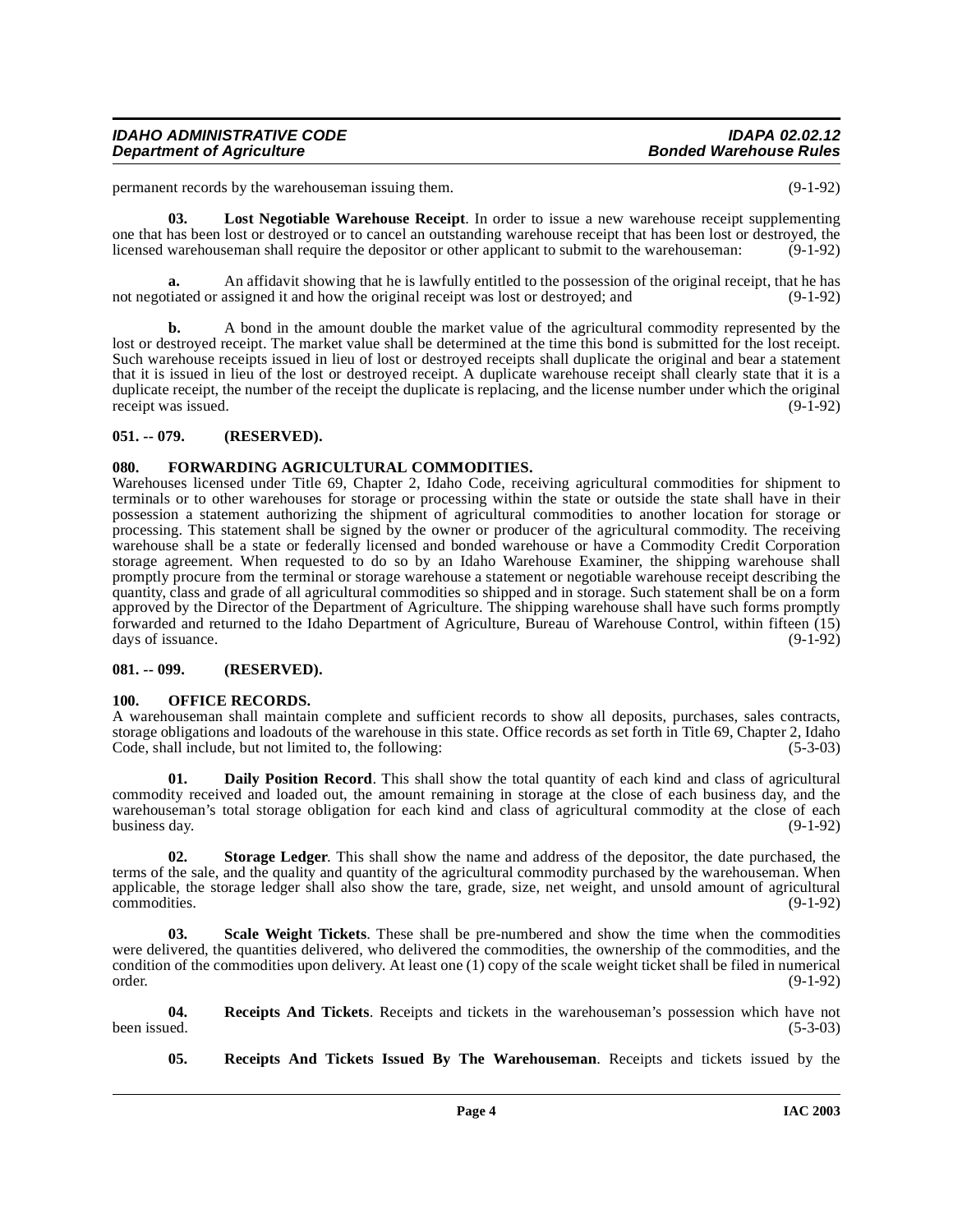#### **IDAHO ADMINISTRATIVE CODE IDAPA 02.02.12 Department of Agriculture**

warehouseman. (5-3-03)

**06.** Receipts And Tickets Returned And Cancelled. Receipts and tickets returned to and cancelled arehouseman. (5-3-03) by the warehouseman.

#### <span id="page-4-7"></span><span id="page-4-2"></span>**07. Insurance Documentation**. (9-1-92)

**08. Electronic Records**. If any electronic records are maintained outside of the state of Idaho, the Department must be allowed to examine them at any reasonable time and place as determined by the Department. (5-3-03)

# <span id="page-4-0"></span>**101. -- 129. (RESERVED).**

#### <span id="page-4-3"></span><span id="page-4-1"></span>**130. LICENSE APPLICATION AND CONDITIONS OF ISSUANCE.**

<span id="page-4-4"></span>**01.** License Application. Application for a license to operate a warehouse under the provisions of Title ter 2, Idaho Code, shall be on a form prescribed by the Department and shall include: (9-1-92) 69, Chapter 2, Idaho Code, shall be on a form prescribed by the Department and shall include:

**a.** The full name of the person applying for the license and whether the applicant is an individual, partnership, association, corporation or other entity. (9-1-92)

**b.** The full name of each member of the firm or partnership, or the names of the officers and directors mpany or limited liability company, association, or corporation.  $(5-3-03)$ of the company or limited liability company, association, or corporation.

| The address of the principal place of business. | $(5-3-03)$ |
|-------------------------------------------------|------------|
|                                                 |            |

**d.** Information relating to any judgments against the applicants. (9-1-92)

**e.** The location of each warehouse the applicant intends to operate and the commodities expected to be stored. (9-1-92) be stored.  $(9-1-92)$ 

**f.** Any other reasonable information the Department finds necessary to carry out the purpose and as of Title 69, Chapter 2, Idaho Code. (9-1-92) provisions of Title 69, Chapter 2, Idaho Code.

**02. License, Conditions Of Issuance**. An application for license under Title 69, Chapter 2, Idaho Code, shall include:

<span id="page-4-5"></span>

| a. | Application on a form prescribed by the Director.                              | $(9-1-92)$ |
|----|--------------------------------------------------------------------------------|------------|
| b. | A current financial statement as specified by Section 69-206, Idaho Code.      | $(9-1-92)$ |
| c. | A sketch or drawing as specified in Section 69-206, Idaho Code.                | $(9-1-92)$ |
| d. | A bond as required by Section 69-208, Idaho Code.                              | $(9-1-92)$ |
| e. | Proof of insurance as required by Section 69-206, Idaho Code.                  | $(9-1-92)$ |
| f. | The license fee as prescribed by Section 69-211, Idaho Code.                   | $(9-1-92)$ |
| g. | Compliance with all rules adopted pursuant to Title 69, Chapter 2, Idaho Code. | $(5-3-03)$ |
|    |                                                                                |            |

**h.** Any other reasonable information the Department finds necessary to carry out the purpose and provisions of Title 69, Chapter 2, Idaho Code. (9-1-92)

<span id="page-4-6"></span>**03. Modification**. If a licensee wishes to add additional capacity to an existing license, the Director lify the license if all requirements of Section 69-206, Idaho Code, are met. (9-1-92) may modify the license if all requirements of Section 69-206, Idaho Code, are met.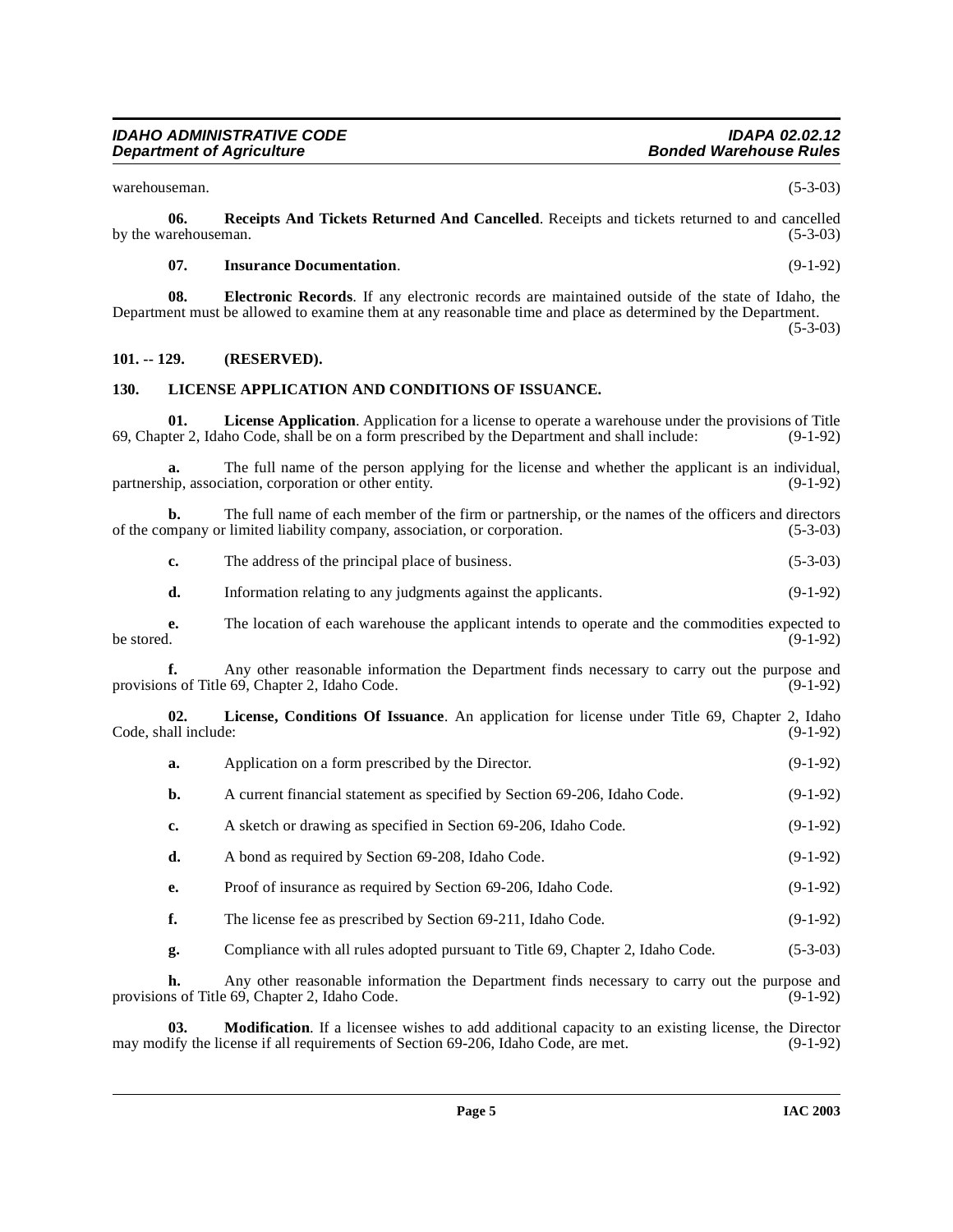# <span id="page-5-0"></span>**131. -- 149. (RESERVED).**

#### <span id="page-5-7"></span><span id="page-5-1"></span>**150. WAREHOUSES TO BE KEPT CLEAN.**

Each warehouseman shall be required to use such precautions and surveillance as is necessary to provide for the safe and adequate storage of all commodities stored in his warehouse and to prevent these commodities from being contaminated in any way from chemicals, pesticides, fertilizers, adulterated seeds, animals, birds or any such thing as may contaminate or reduce the quality of stored goods.

#### <span id="page-5-2"></span>**151. -- 179. (RESERVED).**

#### <span id="page-5-6"></span><span id="page-5-5"></span><span id="page-5-3"></span>**180. WAREHOUSEMAN RESPONSIBILITIES.**

**01. Warehouse Receipts -- Quality**. A warehouseman licensed under Title 69, Chapter 2, Idaho Code, shall maintain in the facility of issuance of any negotiable warehouse receipt, for as long as the receipt is outstanding and has not been canceled, like variety, quantity, and quality of the agricultural commodity stated on the receipt. No warehouseman shall remove, deliver, direct or permit any person to remove or deliver any agricultural commodity from any warehouse for which warehouse receipts have been issued and are outstanding, without receiving and canceling the warehouse receipt that was issued for the commodity, except if the Director determines an emergency storage situation exists. A warehouseman may then forward agricultural commodities to other licensed warehouses for storage without canceling the outstanding warehouse receipt, provided the following conditions are met: (9-1-92)

**a.** The warehouseman obtains written approval from the Department prior to forwarding agricultural commodities. (9-1-92) commodities. (9-1-92)

**b.** The warehouseman shall provide written guidelines to the Department establishing how he will be back in position within the time limits set and granted by the Department. (9-1-92)

**c.** The warehouseman shall maintain and make available to the Department records of positions ng the forwarding of agricultural commodities. (9-1-92) concerning the forwarding of agricultural commodities.

**d.** The receiving warehouse shall be a state or federally licensed and bonded warehouse or have a lity Credit Corporation storage agreement. (9-1-92) Commodity Credit Corporation storage agreement.

**e.** The shipping warehouse shall have in their possession a statement signed by the bearer of the warehouse receipt authorizing the shipment of agricultural commodities represented by such receipt to another location for storage. (9-1-92) location for storage.

**f.** When requested to do so by the Department, the shipping warehouseman shall promptly procure from the receiving warehouseman a statement describing the quantity, class and grade of all agricultural commodities so shipped and in storage. Such statement shall be on a form approved by the Director. The shipping warehouseman shall have such forms promptly forwarded to the receiving warehouseman for verification of quantity, class and grade of agricultural commodities forwarded. This verification shall be returned to the Department within fifteen (15) days of issuance. Failure to provide this statement to the Department in the above specified time, will result in a short position for the warehouseman with penalties as prescribed by law. (9-1-92)

<span id="page-5-4"></span>**02. Rights And Duties Of Licensees -- Unlawful Practices**. It shall be unlawful for a warehouseman to:  $(9-1-92)$ 

**a.** Issue a warehouse receipt in excess of the amount of the agricultural commodity held in the s warehouse to cover such receipt. (9-1-92) licensee's warehouse to cover such receipt.

**b.** Sell, encumber, ship, transfer, remove or permit to be sold encumbered, shipped, transferred or removed from a warehouse any agricultural commodity received by him for deposit, shipment or handling for which scale weight tickets have been issued without the written approval of the holder of the scale weight ticket and such transfer shall be shown on the individual depositor's account and the inventory records of the warehouseman.

(9-1-92)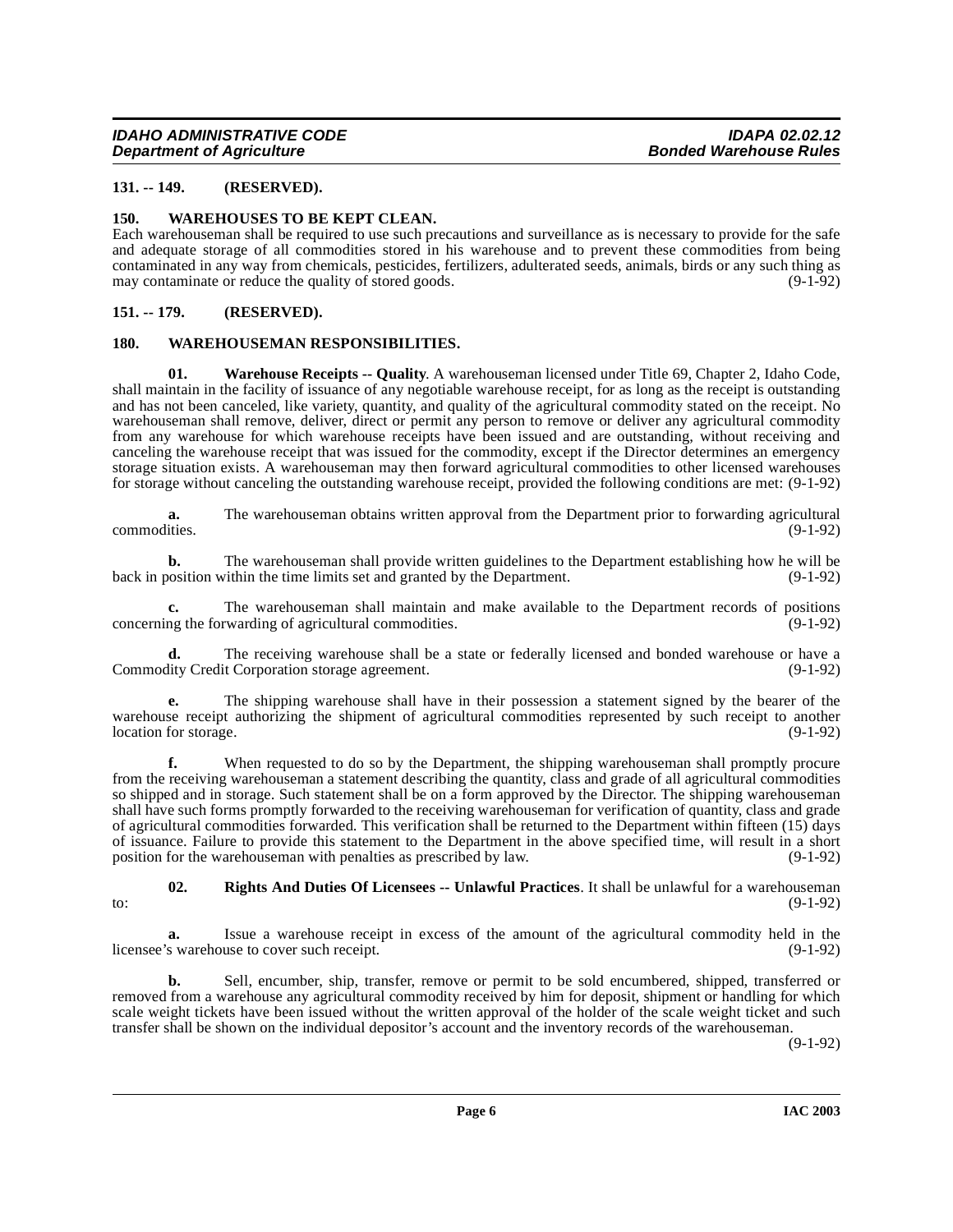| <b>IDAHO ADMINISTRATIVE CODE</b> | <b>IDAPA 02.02.12</b>         |
|----------------------------------|-------------------------------|
| <b>Department of Agriculture</b> | <b>Bonded Warehouse Rules</b> |

**c.** Remove or permit any person to remove any agricultural commodity from a warehouse when the amount of any fairly representative grade or class of an agricultural commodity in the warehouses of such licensee is reduced below the amount for which a warehouse receipt or scale weight ticket for the particular agricultural commodity is outstanding, except as provided for in Section 69-223(2), Idaho Code, and Rule  $\overline{180.01}$ . (9-1-92)

**d.** Issue a warehouse receipt or scale weight ticket which exceeds the amount of agricultural ities delivered for storage. (9-1-92) commodities delivered for storage.

**e.** Issue a warehouse receipt showing a grade or description different from the grade or description of the agricultural commodities delivered and for which such warehouse receipt is issued. (9-1-92)

**f.** Fail to deliver agricultural commodities as required by Section 28-7-402, Idaho Code. (9-1-92)

**g.** Knowingly accept for storage any agricultural commodity destined for human consumption which has been contaminated, if such agricultural commodities are commingled with any uncontaminated agricultural commodity. (9-1-92)

**h.** Terminate storage of an agricultural commodity in the warehouse without giving reasonable notice to the depositor as provided in Section 28-7-206, Idaho Code. (9-1-92)

<span id="page-6-10"></span>**i.** Alter, falsify, or withhold records from the warehouse examiner. (9-1-92)

# <span id="page-6-0"></span>**181. -- 199. (RESERVED).**

#### <span id="page-6-1"></span>**200. INSURANCE SETTLEMENT.**

When the commodities within a licensed warehouse have been damaged or destroyed, the warehouseman shall make complete settlement to all depositors having agricultural commodities stored in the warehouse within ten (10) days after a settlement with the insurance company. Failure of the warehouseman to make such settlement shall be grounds for revocation of the license. However, such settlement need not be made within the ten (10) days period if the warehouseman and the depositor agree to other terms. In the case of commingled agricultural commodities where only a portion is damaged, settlement may be made on a pro rata basis to the owners of all agricultural commodities stored within the warehouse. (9-1-92) stored within the warehouse.

#### <span id="page-6-2"></span>**201. -- 229. (RESERVED).**

#### <span id="page-6-8"></span><span id="page-6-3"></span>**230. AGRICULTURAL COMMODITIES -- WAREHOUSE OBLIGATIONS.**

Any agricultural commodity deposited for storage that is not sold by contract or otherwise, as shown by documentation, is open storage and shall be considered a warehouse obligation. (9-1-92) documentation, is open storage and shall be considered a warehouse obligation.

# <span id="page-6-4"></span>**231. -- 279. (RESERVED).**

#### <span id="page-6-11"></span><span id="page-6-5"></span>**280. RECORDS -- SEPARATE.**

All records and accounts required under Title 69, Chapter 2, Idaho Code, shall be kept separate and distinct from all records and accounts of any other business and shall be subject to inspection by the Director between the hours of 8 a.m. and 5 p.m., Monday through Friday, except holidays. (9-1-92) a.m. and 5 p.m., Monday through Friday, except holidays.

#### <span id="page-6-6"></span>**281. -- 299. (RESERVED).**

#### <span id="page-6-9"></span><span id="page-6-7"></span>**300. FINANCIAL STATEMENTS.**

In order to obtain a bonded warehouse license, the applicant shall submit a current financial statement. The statement shall have been prepared not more than ninety (90) days prior to the date of application and shall conform to the applicable requirements of Title 69, Chapter 2, Idaho Code, as to annual financial statements. (9-1-92)

<span id="page-6-12"></span>**01. Statement Compliance**. Each licensed warehouseman shall submit to the Department an annual financial statement which shall have been audited or reviewed by an independent certified public accountant or independent licensed public accountant. The statement shall be submitted to the Department no later than ninety (90) days after the end of the warehouseman's fiscal year. The warehouse license may be suspended or revoked for failure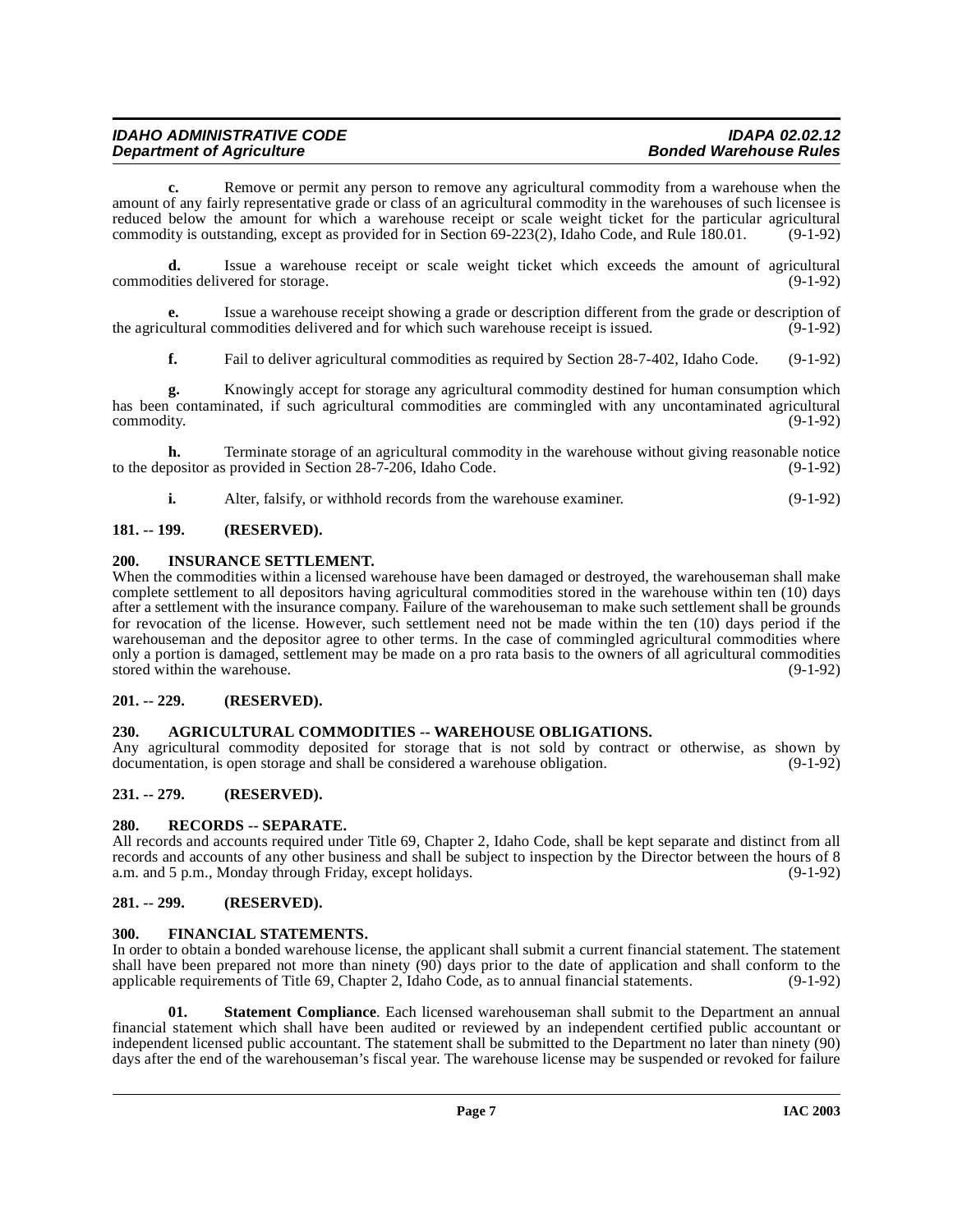| <b>IDAHO ADMINISTRATIVE CODE</b> |  |
|----------------------------------|--|
| <b>Department of Agriculture</b> |  |

to comply with licensing requirements stated in Bonded Warehouse Rule Section 300 and Section(s) 69-206(6) and (7), Idaho Code. (5-3-03)

**a.** The Department may grant an extension of no more than sixty (60) days, provided cause of an exceptional nature is provided, in writing, to the Department. (5-3-03)

**b.** The request must be made by a certified public accountant or a licensed public accountant. (5-3-03)

**c.** The request is made prior to the date the financial statement is due. (5-3-03)

**d.** The director may make exceptions to the financial statement requirements provided sufficient cause led and to do so would be in the best interest of the State. (5-3-03) is provided and to do so would be in the best interest of the State.

| 02. | <b>Statement Content.</b> The statement shall include: | $(9-1-92)$ |
|-----|--------------------------------------------------------|------------|
|     |                                                        |            |

**a.** A balance sheet. (9-1-92)

**b.** An income statement which includes annual gross sales of commodities purchased from producers covered under the act. (9-1-92)

- **c.** A statement of cash flows. (9-1-92)
- <span id="page-7-9"></span>**d.** All accompanying notes to the financial statement. (9-1-92)

# <span id="page-7-0"></span>**301. -- 329. (RESERVED).**

# <span id="page-7-1"></span>**330. AMENDING TARIFF.**

Tariffs may be amended by the licensed warehouseman by filing a new tariff with the Department. The previous tariff shall continue to apply on all commodities received prior to the effective date of the amended tariff until the anniversary date of deposit. The amended tariff will apply to any commodities received after the effective date of the amendment and on any commodities stored under the previous tariff commencing on the anniversary date of the storage period. (5-3-03)

# <span id="page-7-2"></span>**331. -- 379. (RESERVED).**

# <span id="page-7-11"></span><span id="page-7-3"></span>**380. LICENSE -- DURATION.**

Licenses issued under the provisions of Title 69, Chapter 2, Idaho Code, expire on the 30th day of April of each year. (9-1-92)

# <span id="page-7-4"></span>**381. -- 399. (RESERVED).**

# <span id="page-7-10"></span><span id="page-7-5"></span>**400. INSURANCE DEDUCTIBLE.**

The maximum deductible allowed for insurance required by Section 69-206(1), Idaho Code, shall be five thousand dollars (\$5,000). However, a larger deductible may be allowed at the discretion of the Director. (9-1-92)

# <span id="page-7-6"></span>**401. -- 429. (RESERVED).**

# <span id="page-7-7"></span>**430. ADDITIONAL BONDING REQUIREMENTS.**

If it appears the licensee does not have the ability to pay producers for commodities purchased, or when it appears the licensee does not have a sufficient net worth to outstanding financial obligations ratio, the Department may require the licensee to post a bond or other additional acceptable security in the amount of two thousand dollars (\$2,000) for each one thousand dollars  $(\$1,000)$  or fraction thereof of deficiency. (5-3-03)

# <span id="page-7-8"></span>**431. -- 479. (RESERVED).**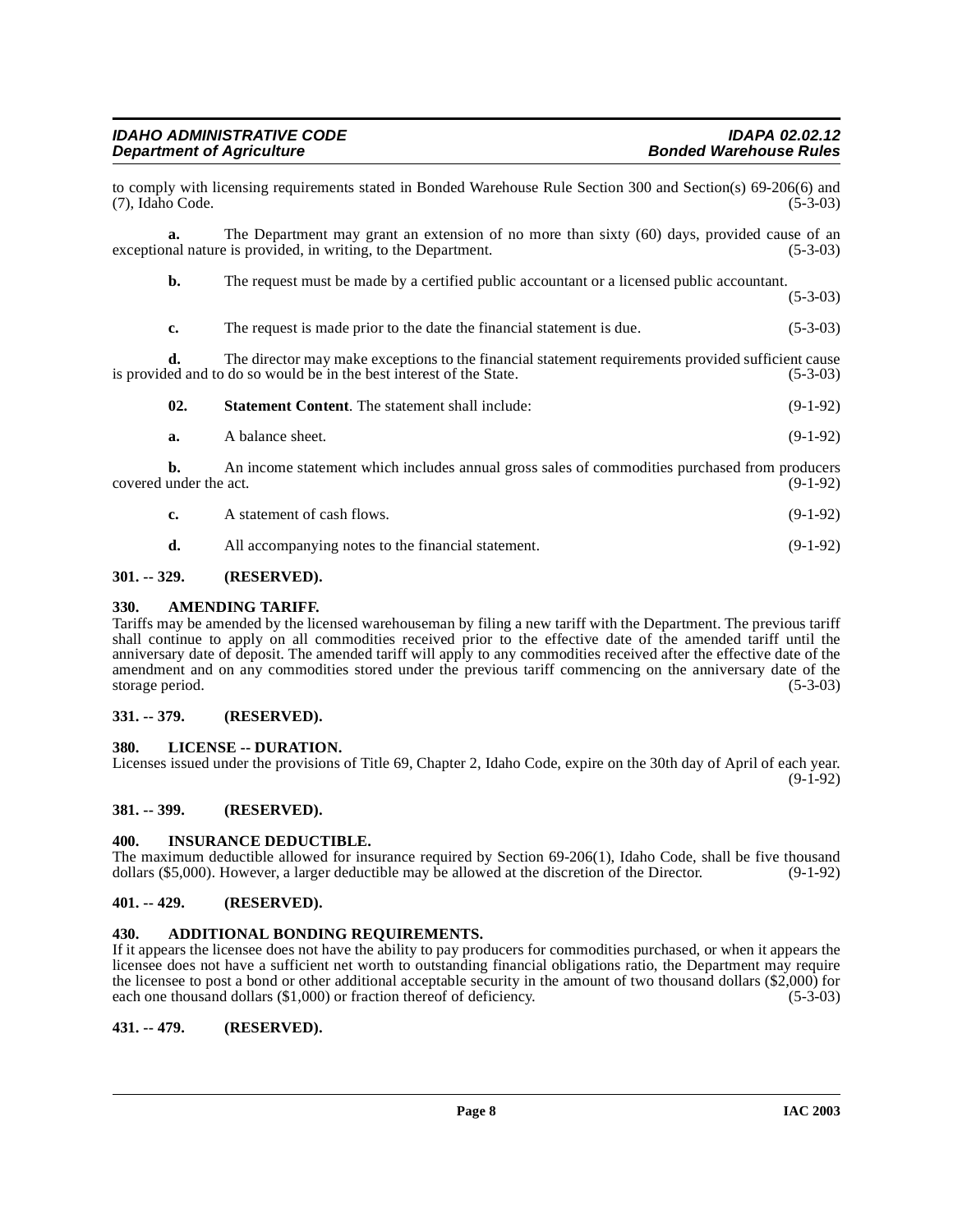#### **IDAHO ADMINISTRATIVE CODE IDAPA 02.02.12 Department of Agriculture**

# <span id="page-8-5"></span><span id="page-8-0"></span>**480. COMMODITY INDEMNITY FUND PROGRAM.**

The Commodity Indemnity Fund Program shall apply to entities governed by Chapter 2, Title 69, Idaho Code, and Chapter 5, title 69, Idaho Code, warehouses and dealers, respectively, unless otherwise specified. (3-15-02) Chapter 5, title 69, Idaho Code, warehouses and dealers, respectively, unless otherwise specified.

<span id="page-8-10"></span>**01.** Rate Of Assessment. The rate of assessment shall be two-tenths of one per cent (.2%) of the total value at the time of sale of the commodities pursuant to Section 69-257(2), Idaho Code. The maximum rate of assessment shall not exceed two-tenths of one percent (.2%) of the total gross dollar amount, without deductions, due the producer. The Director may establish a lower rate of assessment whenever he deems it advisable or as recommended by the advisory committee established by Section 69-261. Idaho Code. (5-3-03) recommended by the advisory committee established by Section 69-261, Idaho Code.

**a.** The rate of assessment on commodity withdrawn by its producer from open storage shall be one 1) per hundredweight (CWT) of commodity at the time of withdrawal.  $(3-15-02)$ cent  $(\$.01)$  per hundredweight (CWT) of commodity at the time of withdrawal.

**b.** If the amount of the assessment for a producer on all deposits made in a calender year is calculated to be less than fifty cents (\$.50), no assessment will be collected. If deposits exceed the fifty cent (\$.50) limit, all assessments will be collected. (3-15-02)

**02. Exemptions To Assessments**. Producers are not eligible to participate in CIF and no assessments shall be collected in the following cases. (5-3-03)

**a.** If a producer has a financial or management interest in a licensed warehouse or licensed commodity dealer, except members of a cooperative marketing association qualified under Title 22, Chapter 26,<br>Idaho Code. (5-3-03) Idaho Code. (5-3-03)

**b.** If a producer sells to another producer, none of which are a licensed warehouseman or a licensed ity dealer. (5-3-03) commodity dealer.

**c.** If a producer deposits or delivers commodity to an unlicensed entity pursuant to Title 69, Chapters laho Code. (5-3-03) 2 or 5, Idaho Code.

**d.** Non-producers or producers delivering commodity that was grown on land not situated within the of the state of Idaho are exempt from paying assessments. (5-3-03) boarders of the state of Idaho are exempt from paying assessments.

# <span id="page-8-1"></span>**481. (RESERVED).**

# <span id="page-8-6"></span><span id="page-8-2"></span>**482. HOW ASSESSMENTS ARE TO BE CALCULATED.**

Assessments shall be collected by all warehouses from all producers who deposit commodities for storage or sale.<br>Assessments are calculated as follows: (5-3-03) Assessments are calculated as follows:

<span id="page-8-4"></span>**01. Cash Sale Or Credit Sale Contract**. In a cash sale or credit sale contract on the contract price of nodity at the time of sale. (3-15-02) the commodity at the time of sale.

<span id="page-8-8"></span>**02. Open Storage Or Deposit For Service**. When commodity is withdrawn from storage by the producer, the assessment will be one cent (\$.01) per hundred weight (CWT) at the time of withdrawal. (5-3-03)

<span id="page-8-12"></span>**03. Unpaid Assessments**. If any assessment is unpaid and a failure occurs, the amount of the unpaid assessment will be deducted from any CIF recovery paid to the producer. (3-15-02)

<span id="page-8-7"></span>**04. Incidental Costs And Expenses**. All incidental costs and expenses including, but not limited to transportation, cleaning, in and out charges, insurance, taxes or additional services or charges are not included in the calculation to determine the assessment. (3-15-02) calculation to determine the assessment.

# <span id="page-8-11"></span><span id="page-8-3"></span>**483. RECORDKEEPING AND PAYMENT SCHEDULE.**

<span id="page-8-9"></span>**01. Permanent Record**. Each warehouse and dealer shall maintain a permanent record showing producer's name and address, lot or identification number, date assessment collected, amount of assessment, commodity assessed, quantity of commodity, gross dollars of settlement and check number issued to producer.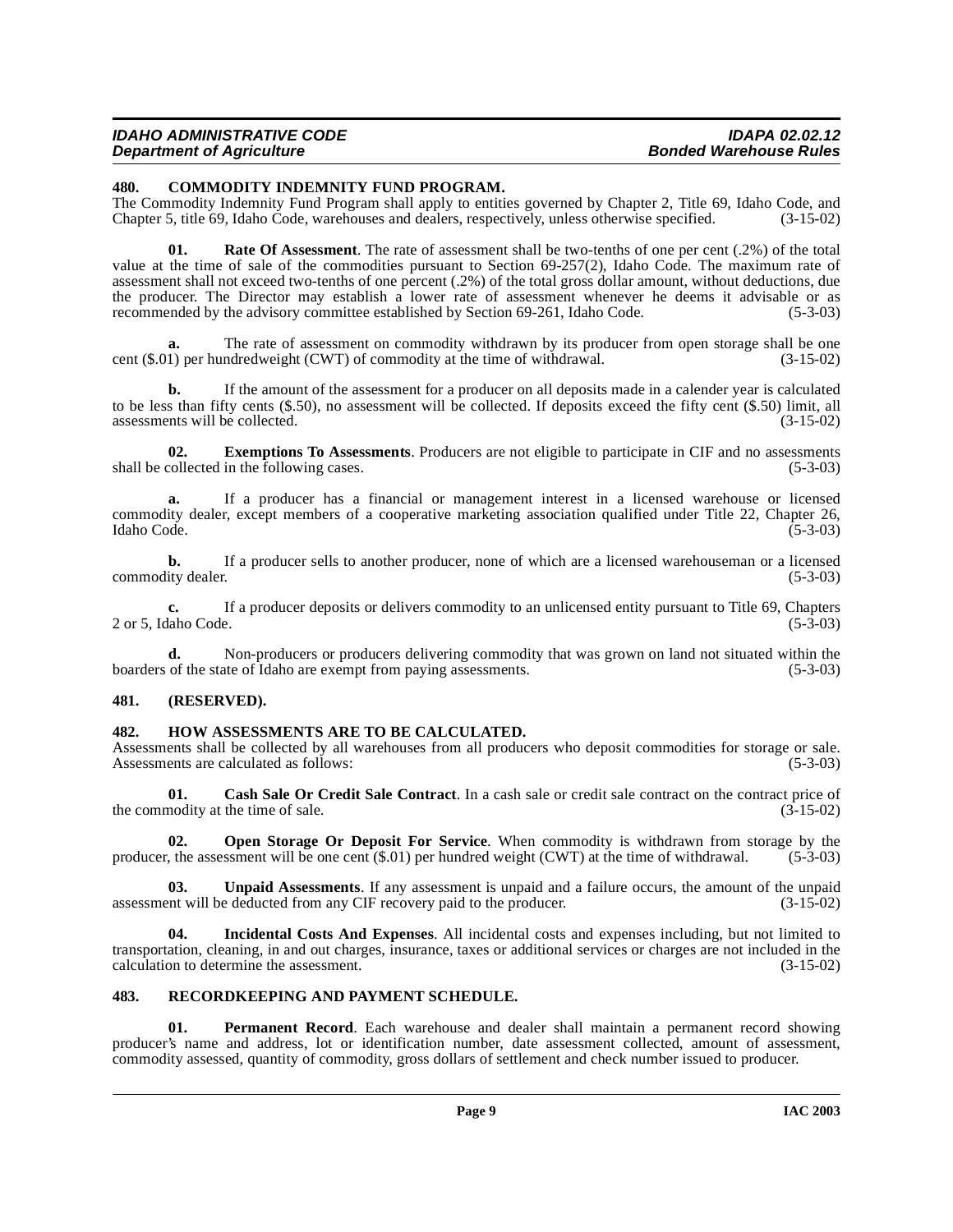#### (3-15-02)

<span id="page-9-6"></span>**02. Payment Due Dates**. On or before the twentieth day of the month following the close of the quarter, on a form prescribed by the Department, the assessments imposed by Chapters 2 and 5 of Title 69, Idaho Code, collected by warehouses and dealers, are due and payable to the Department. A quarter (1/4) will consist of three (3) months beginning on the first day of January, April, July, and October. (3-15-02)

**03. Notice**. The notice and rate of assessment or a copy of the official notice of suspension of assessment shall be posted in a conspicuous place in the warehouse or dealer facility. (3-15-02)

# <span id="page-9-10"></span><span id="page-9-0"></span>**484. TRUST FUNDS.**

All assessments collected by warehouses and dealers in compliance with Chapters 2 and 5, Title 69, Idaho Code, shall, immediately upon payment to and collection by the warehouse or dealer, be trust fund money and held for payment to the Department for the CIF. Such money shall not, for any purpose, be considered to be a part of the proceeds of any transaction between a depositor and warehouse or dealer for which the collection and payment of the assessment was related and shall not be subject to an encumbrance, security interest, execution or seizure on account of any debt owed by the warehouse or dealer to any of their creditors. (3-15-02) of any debt owed by the warehouse or dealer to any of their creditors.

#### <span id="page-9-7"></span><span id="page-9-1"></span>**485. PENALTIES FOR FAILURE TO COLLECT, ACCOUNT FOR, OR REMIT ASSESSMENTS.**

Failure to collect, account for, or remit assessments, or violations of the statutory requirements of Chapters 2 and 5, Title 69, Idaho Code, as it relates to the CIF are grounds for the immediate demand on the warehouse, dealer bond, letter of credit, or certificate of deposit, and the undertaking by the Director of any other remedy provided by law. (5-3-03)

# <span id="page-9-8"></span><span id="page-9-2"></span>**486. RETURN OF COMMODITY DUE TO FAILURE.**

In the event of failure the Department may: (3-15-02)

<span id="page-9-5"></span>**01. Identifiable Commodity**. Return specifically identifiable commodity or as much as is available to cer in full or partial satisfaction of indebtedness; or  $(3-15-02)$ its producer in full or partial satisfaction of indebtedness; or

<span id="page-9-4"></span>**02. Fungible Commodity**. If the commodity is fungible, an amount equal to the producer's original deposit or if insufficient fungible commodity is available, a pro-rata share to all producers of the commodity; and  $(3-15-02)$ 

<span id="page-9-9"></span>**03. Shortfall In Commodity Distribution**. Any shortfall in commodity distribution may be submitted as a claim against the CIF. (3-15-02)

#### <span id="page-9-3"></span>**487. -- 999. (RESERVED).**